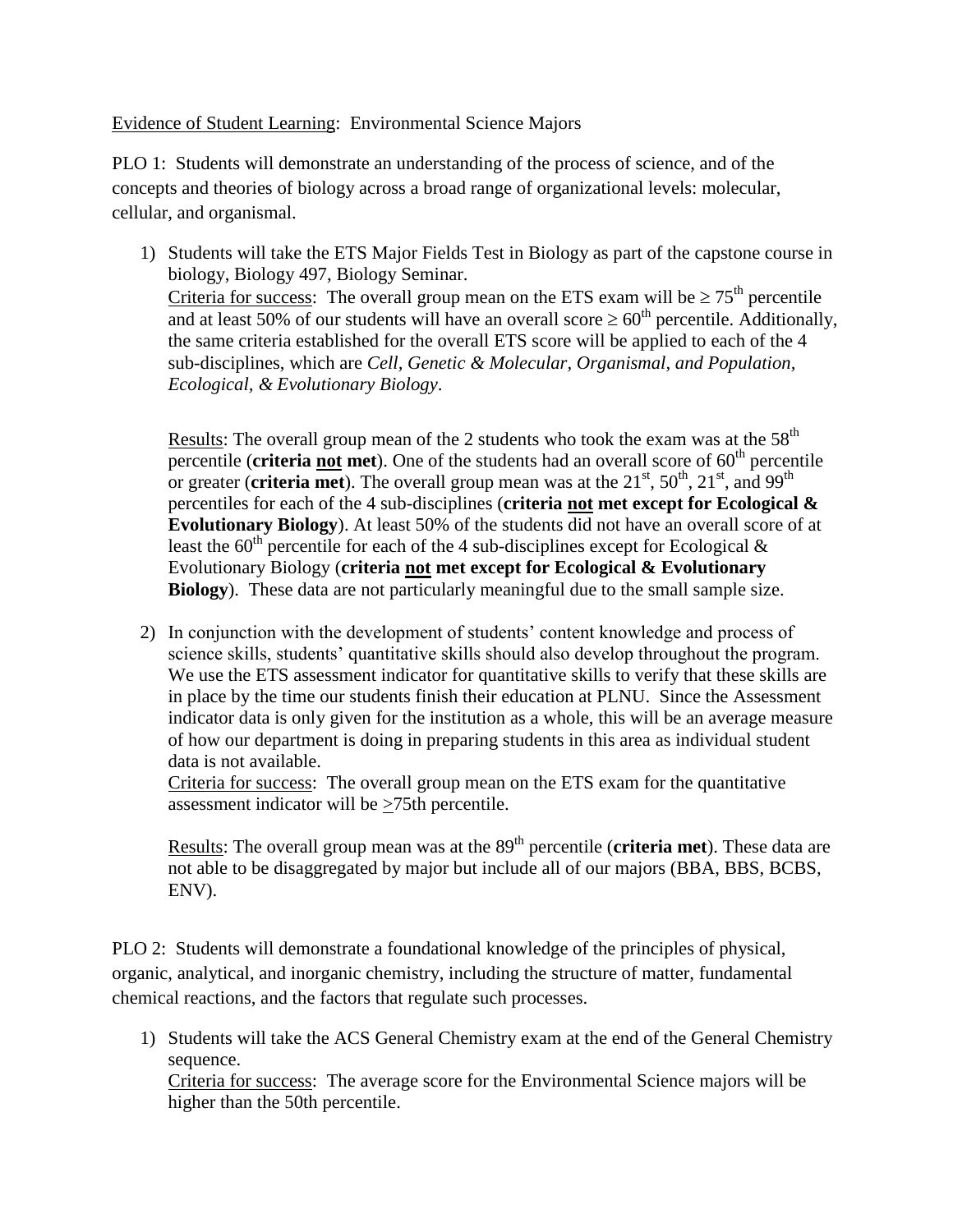2) Students will take the ACS Analytical Chemistry exam at the end of the Analytical Chemistry sequence. Criteria for success: The average score for the Environmental Science majors will be higher than the 50th percentile.

PLO 3: Students will understand the basic techniques of chemical investigation and the fundamental principles and operating procedures of the major instruments used in chemical characterization and analysis.

1) Assessment tools yet to be designed. Criteria for success: Criteria not yet determined.

The Chemistry Department provides these data and their analysis.

PLO 4: Students will participate in the life of the departments of Biology and/or Chemistry by involvement in science clubs and/or in various positions of responsibility such as graders, tutors, and teaching assistants.

1) Student participation in Biology/Chemistry clubs and in positions of responsibility will be tracked and recorded. Criteria for success: At least 80% of our students will participate in one of these positions during their time at PLNU.

Results: Of the 2 students who took the survey, 100% participated in one of these positions (**criteria met**).

PLO5: Students will develop career goals and define a path by which to achieve these goals.

1) In order to be cleared for course registration each semester, students will answer a questionnaire regarding their career goals and their plan by which to achieve those goals and then discuss the questionnaire with their faculty advisor. Criteria for success: At least 90% of our students will participate in this questionnaire each semester.

Results: This was our first year of implementing the questionnaire about career goals and plans. We asked freshmen, sophomores and juniors to complete this questionnaire for one of their advising appointments. Of 181 advisees across all of our majors, 99 completed the questionnaire (55%). We are striving for better implementation of this learning outcome in 2013/14.